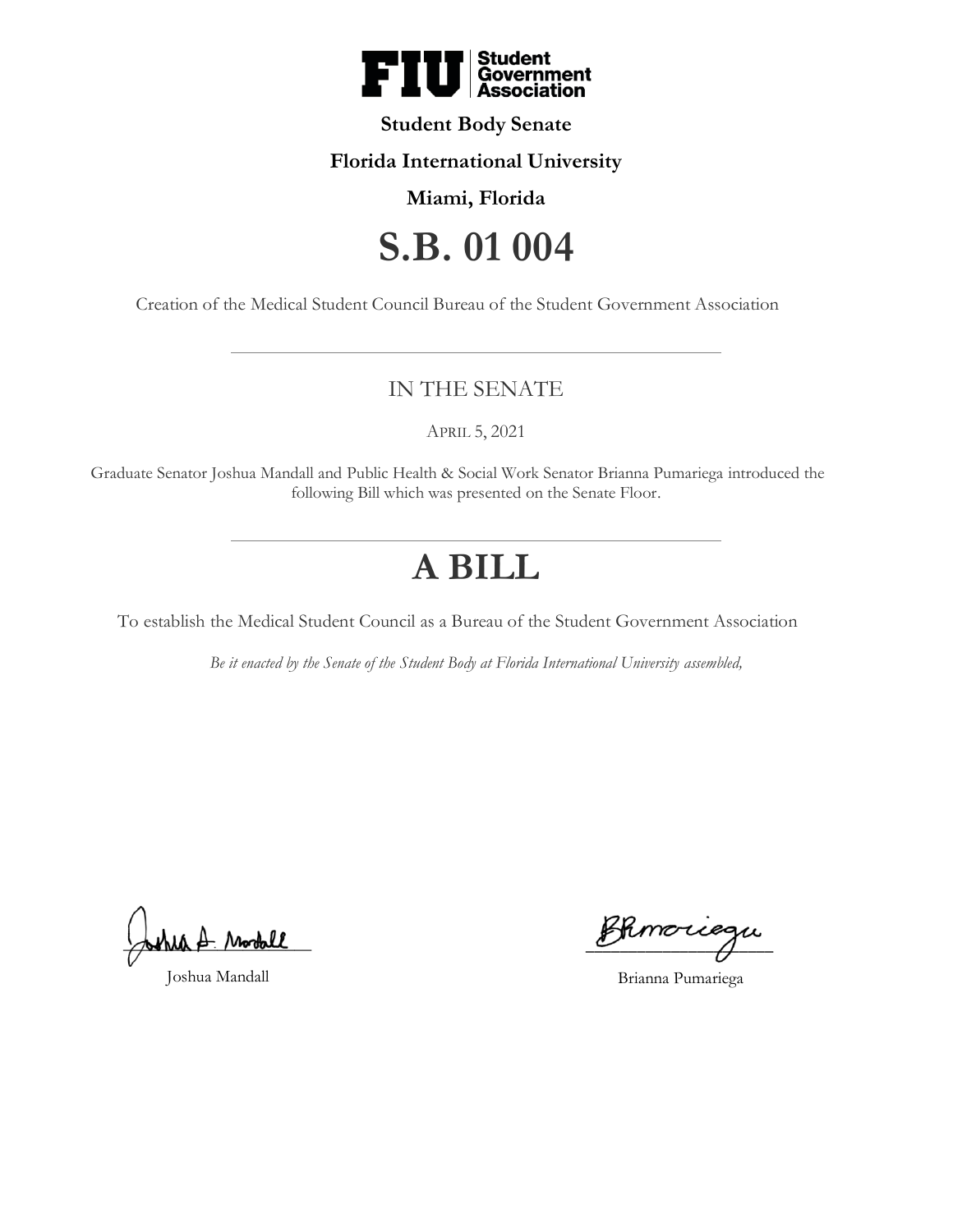# $\mathbf{FIU}$  Student

**Whereas,** According to SGAC§9.01.3 "Bureaus shall be student organizations whom have their creation, purpose, structure, and constitution approved by the Student Government Association. Bureaus shall be the student organizations created for the express purpose of serving specific areas of student concern such as race, religion, ethnicity, sexual orientation, culture, affinity, social group, or other purpose as approved by the Student Government Association for the University Community as a whole"

**Whereas,** The Medical Student Council is a Student Organization that serves the Student Body as a whole for the specific purpose of serving as the official representative of the FIU HWCOM student body to the college's administration, faculty, and staff regarding all matters pertaining to the enrolled students

**Whereas,** The Medical Student Council has submitted all documents necessary and proper for their formation as a Bureau in the Student Government Association

**Whereas,** The Medical Student Council serves the Student Body in this capacity currently and has demonstrated an exceptional commitment to the Student Body of Florida International University and Student leadership

**Whereas,** The Student Government Association and the Student Body as a whole gain an extreme benefit from this organization and its continued existence

**Whereas,** The organization has submitted documentation detailing their intent to join the Student Government Association as a Bureau

**Now Therefore,** The Senate of the Student Body does hereby recognize the Medical Student Council as a unit of the Student Government Association and does hereby confer the status of Bureau to the Medical Student Council from this point forward.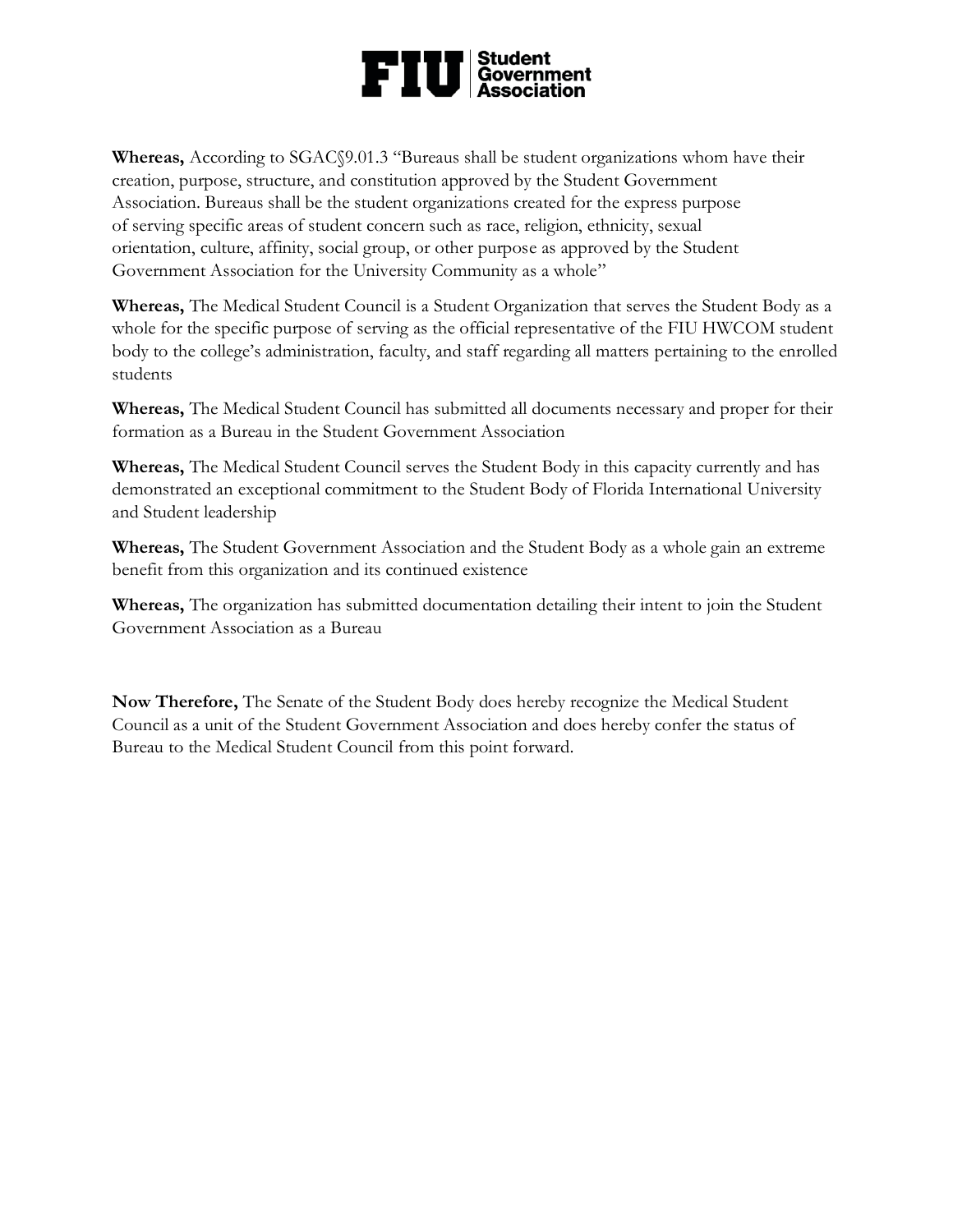

#### Senate Bill Transmission Form

This Bill is presented by the Senate of the Student Body at Florida International University presiding in its first session in the year 2021. It is presented by the Senate President Pro-Tempore and affixed with the signature of the Senate President. Both the Senate President and the Senate President Pro-Tempore affirm that the information presented below is accurate and that the bill has successfully passed in the Senate of the Student Body. The bill is presented on this day and this hour and in this place for signature or veto.

| SB 01 004                                               |                                                 |                                               |                |
|---------------------------------------------------------|-------------------------------------------------|-----------------------------------------------|----------------|
| Date Introduced                                         | March 24th                                      |                                               |                |
| <b>Committees Assigned</b>                              | Student Life and Academic<br>Concerns Committee |                                               |                |
| Vote in Student Life and Academic<br>Concerns Committee | For $-4$                                        | Against - 0                                   | Abstaining - 0 |
| Vote Count in the Senate                                | For $-29$                                       | Against - 0                                   | Abstaining - 0 |
| Signature of the Senate President                       |                                                 | Signature of the Senate President Pro-Tempore |                |

 $(\_04 / 05 / 2021)$ 

*Alexandra Valdes,* President of the Student Body

This signature acknowledges the receipt of this bill to the desk of the president awaiting signature or veto.